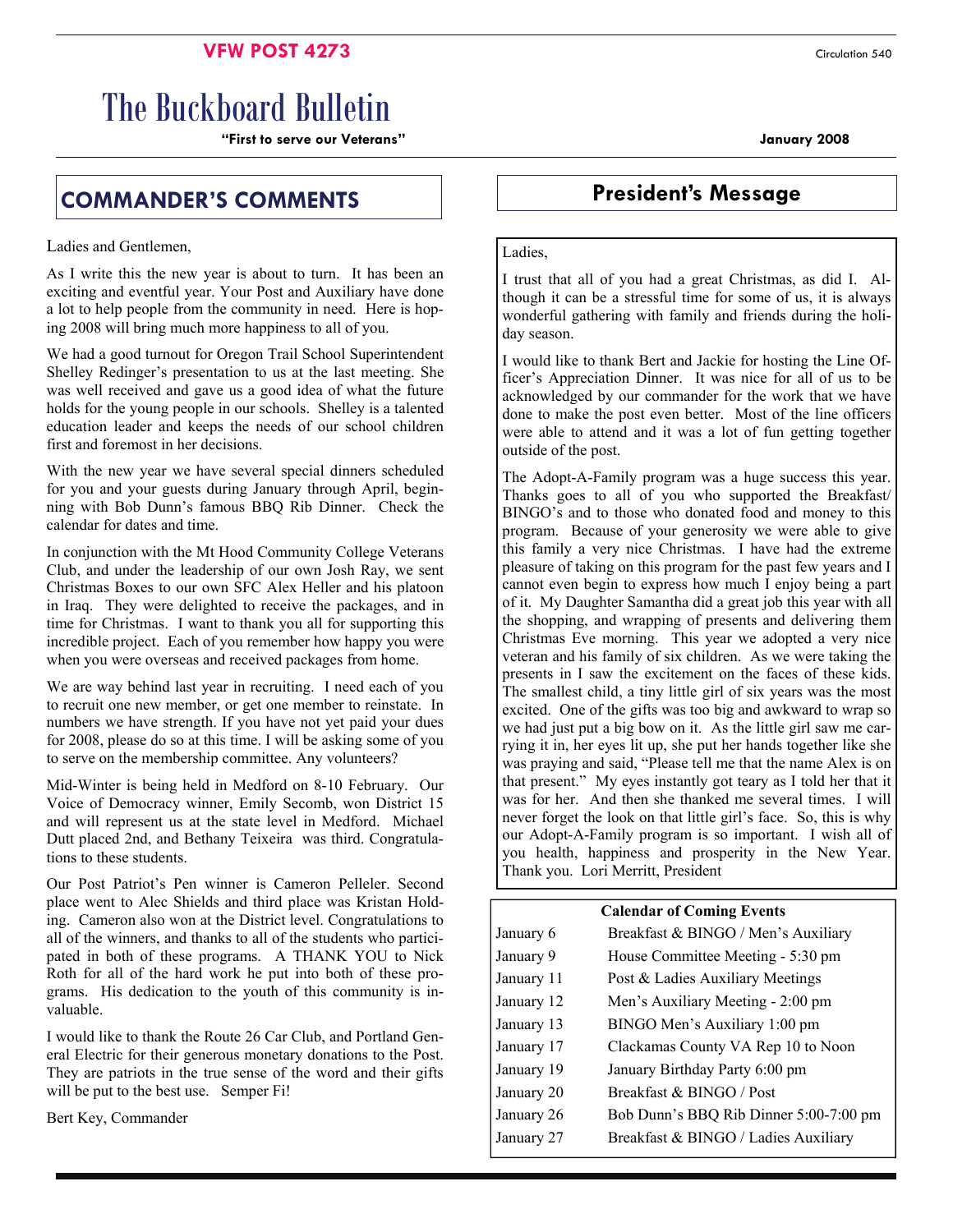### **Page 2 The Buckboard Bulletin From Your Editor**

#### Jackie Key

All committee reports and news articles need to be turned in to me by January 20th, for the February newsletter. Contact your editor at:

#### **Jackie.Key@vfw4273.org or cavalry1@teleport.com**

#### **Men's Auxiliary President's Message**

It has taken a while to get the ball rolling but we made it and are up and running. Our first meeting was on December 8th. We elected officers for the first year and they are: President– Bob Dunn, Senior Vice– Ken Kautz, Secretary– Larry Merritt, and Treasurer– Roy Audas.

We had a pretty good turnout at the first meeting but I would like to see more participation. Let's show the post that we deserve the opportunity that they have given us and really make a go of the Men's Auxiliary.

It was decided that our meetings will be on the second Saturday of each month at 2:00 PM. That will follow the day after the Post and Ladies Auxiliary have their monthly meetings. Please attend the meetings so you have input into the decision making.

I have signed us up for some fund raisers and will need help. I will need two people to help with out Breakfast/BINGO on January 6th. As usual the breakfast will be from 10-12:00 AM, and BINGO starts at 1:00 PM. I will also need help on the BBQ Rib dinner the Auxiliary is putting on January 26th. Please contact me if you want to help out.

Have a great Christmas and New Years.

Bob Dunn, Proud to be your first President.

# **The Post Chaplain**

#### **Nick Roth**

Life member Bill Mullenberg passed away last month. He had been ailing for many years before moving into a nursing home in East Gresham. No memorial or funeral service was held according to sources. We will cherish the memories of better days gone by. God bless you Bill.

Gary Brandon is still ailing and at last report is still in the Portland V.A. Hospital. Denny Bridges is still hanging on and would appreciate an occasional visitor. He is still on oxygen 24/7, making it very difficult to breath. Our thoughts and best wishes and prayers go out to all who are ill, infirmed, or in dire need.

In case you did not know, your chaplain has been in and out of the V.A. Hospital the past several months fighting cancer. Marty LeDoux has agreed to step in for me in case I am unable to. Merry Christmas to all!

 Men's Auxiliary Rib Dinner (Bob Dunn's Famous Rib Dinner) January 26th 5-7:00 PM **Tickets are \$10 each and available at the Canteen.** 

# **The Auxiliary Chaplain Bonnie Hershberger**

Laura DeLong is resting at home after a medical procedure. We wish her a speedy recovery.

We hope Alys Snyder is improving and wish her well.

Penny Edwards is back to work but is still convalescing at home.

Jean Bettencourt has pneumonia. Get well soon, Jean.

We send our good wishes out to Hazel Harmon she is in our prayers.

God Bless and Happy New Year to All!

# Breakfast and BINGO Held in the Canteen

January 3, 10, 17, and 24. No breakfast on January 10.

> Breakfast served from 10:00 am to Noon.

BINGO starts at 1:00 pm.

These are fundraisers for our Post & Auxiliary programs. Come join the fun and support your programs.

| Post Officers          | 2007-2008           | <b>Auxiliary Officers</b> |                           |
|------------------------|---------------------|---------------------------|---------------------------|
| Commander              | Bert Key            | President                 | Lori Merritt              |
| Senior Vice Commander  | <b>Chuck Lutz</b>   | <b>Sr. Vice President</b> | Kathy Dunn                |
| Junior Vice Commander. | Mike Horttor        | Jr. Vice President        | <b>Helene Hawkins</b>     |
| Chaplain               | <b>Nick Roth</b>    | <b>Treasurer</b>          | Jackie Key                |
| Quartermaster          | Ken Hershberger     | Chaplain                  | <b>Bonnie Hershberger</b> |
| Judge Advocate         | John Lamb           | Secretary                 | Dora Fitzpatrick          |
| Adjutant               | Allen Anderson      | Guide                     | Kit Spitzengel            |
| Surgeon                | <b>Jim Mitchell</b> | Conductress               | Jean Bettencourt          |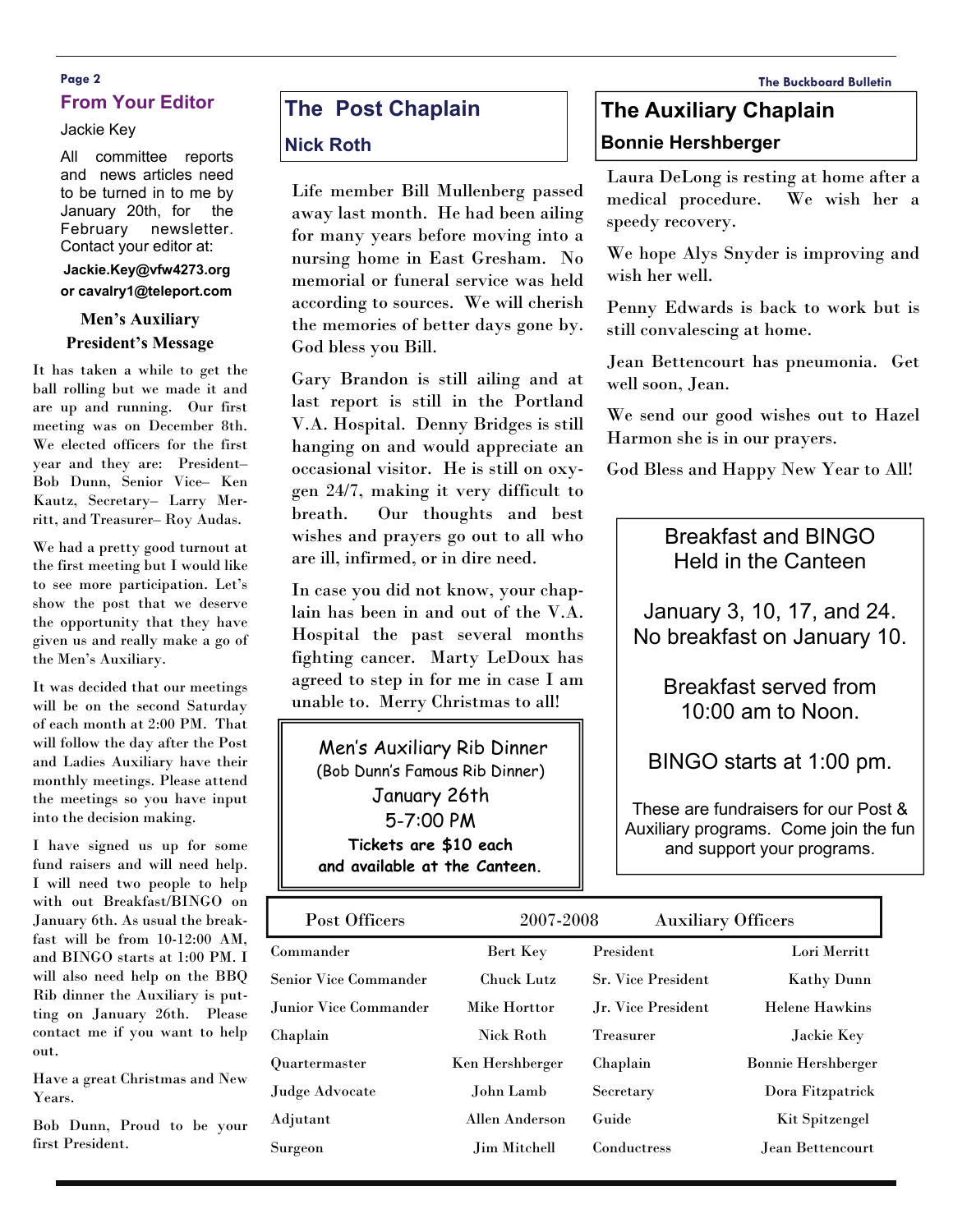## **From the Sandbox:**

 **I just wanted to wish everyone a Merry Christmas and a Happy New Year. hope this holiday season finds you all well, and I pray for continued blessings for all of you and your families. You have all been a great bunch of friends, and I truly enjoy hearing from you and "the real world". Our soldiers are continuing to do great things in Iraq. I want to thank everyone who has been gracious to our soldiers with the continued holiday packages. I thank you on behalf of my soldiers and myself for the huge number of boxes we have received thus far from you guys. It started with the "ton" of cookies, and now you sent each and every soldier his own Christmas box. You guys and gals are the best, and I miss being back in Sandy even more. Words cannot even begin to express how we feel about your continued support and blessings for our soldiers. You guys and gals are truly amazing. To see their faces light up with the silliest little toy in a box is priceless, and a little funny too. During this holiday season I want to thank you for your service to our country, and your continued service to our communities and soldiers overseas, I truly could not have picked a better bunch of veterans and spouses to become a part of during my stay in Oregon. I think you have made my choice of retirement location quite easy. If I can ask you all to do me one favor. Right before you rip into your presents take a moment to remember those of our brothers and sisters who did not come home from this war. It is through their ultimate sacrifice that we can continue to enjoy this season in the traditions we have. It is truly this soldier's wish not to be decorated with medals and promotions, but to never have his brothers and sisters in arms be forgotten. Thank you again for everything, and God Bless You and God Bless the United States of America. Take care. Alex Heller** 

# **CANTEEN CORNER Lori Merritt**

**There is always something going on at the Post so stop by and join in on the fun. The Canteen looked very festive for the holiday season. Thank you to everyone who donated decorations to the effort. Our Christmas and New Year's Eve Parties were a lot of fun this year. Good food, good friends, what more could a person ask for?** 

**The Meeting night Potluck was a big hit! A big thanks to everyone who participated in the Baked Potato Dinner. This month our Meeting night Dinner will have a Mexican theme, so bring your favorite dish. Dinner starts at 6:00 PM.** 

**If anyone is interested in coordinating another Texas Hold 'Em Tournament, contact me and we can schedule it.** 

**We have Breakfast/BINGO, or just BINGO scheduled every Sunday. Check the calendar for dates.** 

**Thank you to:** 

**\*Samantha Carlson for making up the Adopt-A-Family Raffle basket.** 

**\*Clyde Wentworth for his donation to the basket.** 

**\*Kit Spitzengel for winning the Adopt-A-Family Raffle basket.** 

What's happening at your VFW?

The Buddy Poppy Committee is beginning to organize for this year's campaign. If you are available to help with this year's program now is the time to contact your Post Commander, Bert Key, or your Ladies Auxiliary President, Lori Merritt, or your Men's Auxiliary President, Bob Dunn. Anyone ready for another Buddy Poppy Pub Crawl?

Oregon VFW Mid-Winter Conference is set for Medford on February 8-10, 2007. Several Post and Auxiliary members are scheduled to attend.

Potlucks on meeting nights will be ready to eat by 6:00 pm. January's potluck theme is Mexican.